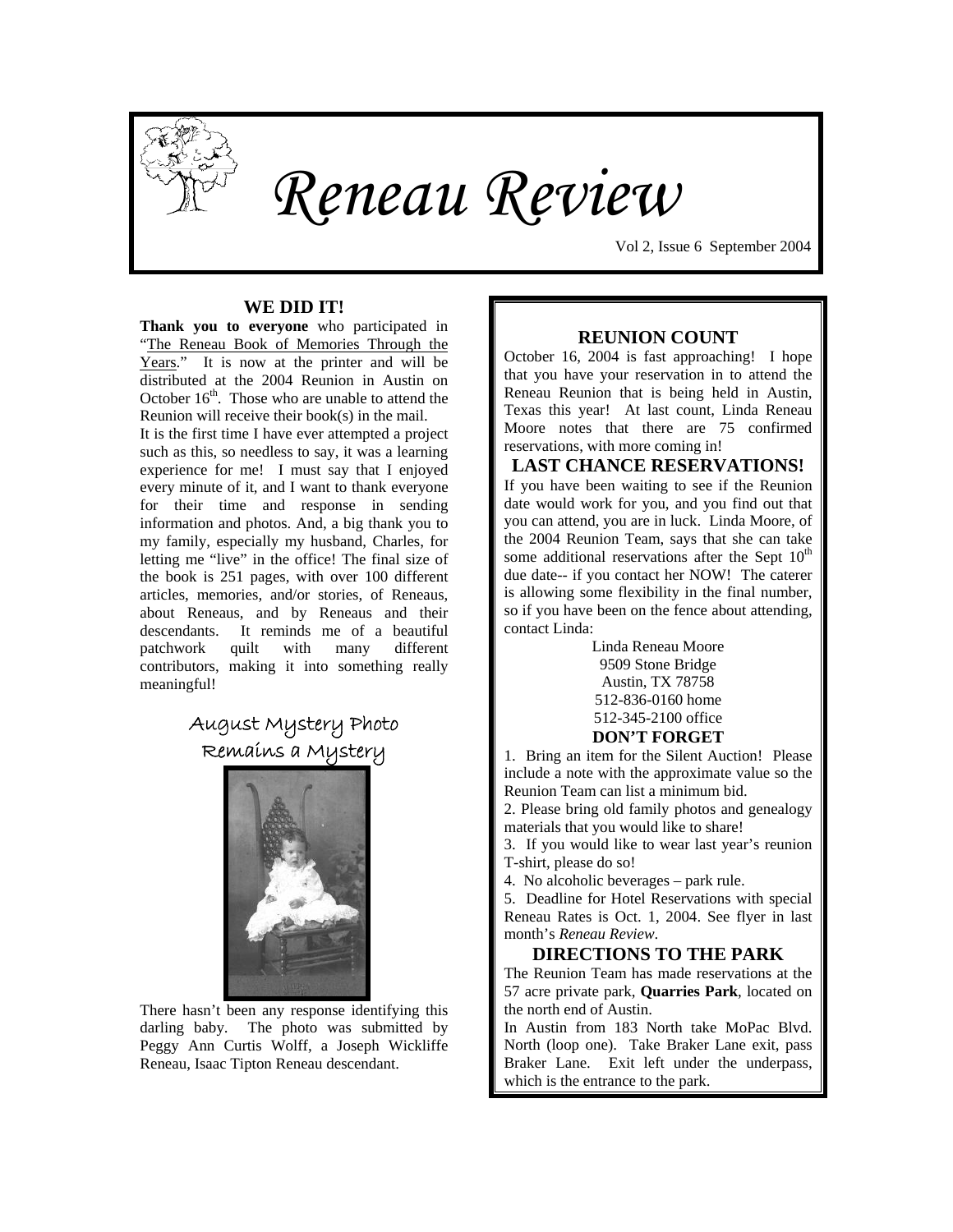#### **From the Suggestion Box**

**From Dollye McAlister Elliott**: Let's include a Query Column, where we can ask other kinsmen for information they may have on our lines.

Thanks, Dollye, for the great suggestion. Any of our readers who have questions that others Reneau descendants may have answers, please contact the *Reneau Review*, and we will publish your query, and let you know the results!

#### **Query Column**

Here are two "queries!

1. From Dollye McAlister Elliott:

I am looking for a number of answers on our Thurman line. I *think* they were in Hanover Co., VA, just before coming to KY. Hanover is a burned county - no records left after about 1864. There are various Thurmans all over VA, some John, who have been confused (compare dates) with our "Rich" John Thurman. Elizabeth (Thurman) Reneau was born in VA (census), circa 1783, as I recall. By 1804, she was in Cumberland Co., KY, where she married John Reneau. Her father is supposed to have been Thomas Thurman, who is said to have moved to Knox Co., TN. I searched early Knox Co., TN. records - no Thomas Thurman. Later on, I found that some of the Tiptons of that generation moved West to Knox Co., *Illinois.* People in those days did not migrate singly or in couples, so it is likely Thomas Thurman (described as a Commonwealth attorney) went along with Tipton kin to Illinois. Unfortunately I only discovered that when I was no longer able to go to libraries and do research. If there are any Reneaus still doing active research, I would hope one would go to their genealogical library and check, under "Illinois", Knox County for Thomas Thurman. Or maybe they already know what became of him.

#### 2. From Anita Reneau Daniels:

**Someone** who attended and/or sent Reneau information to the 2003 Reneau Reunion in San Antonio, furnished a copy of **Sallie Eola Reneau's presentation to the Mississippi Legislature in 1856.** I copied pages 1, 4, and 5 (pages 4 and 5 were on the same sheet of paper, copied in landscape, so I think that pages 2 and 3 will be on just one page.) I missed getting pages 2 and 3 of this speech. We have check with the Mississippi Archives, Library and Mississippi University for Women. Neither of these groups

have a copy of the speech. However, they would like a copy if we can find a complete copy! So, if you have a copy of the speech, there are many who would appreciate a copy…and my appreciation in advance for checking this out

### September Mystery Photo



This photo was sent in by Neva Alexander Whitley of Bowling Green, Kentucky. Neva is a descendant of the Isaac Smith Reneau, Joseph Wickliffe Reneau, Isaac Tipton Reneau line. Please contact the *Reneau Review* if you have names for these cute children!

#### **Welcome New Readers….**

**Daine and Martha Harrison**, Fountain Run, Kentucky, are both experienced genealogists and are affiliated with South Central Kentucky Historical and Genealogical Society. Martha's daughter, **Davie Reneau**, is a descendant of the Joseph Wickliffe Reneau/Isaac Tipton Reneau branch. Davie is a talented potter of both beautiful and functional pottery. Check out her website at [www.grittygurl.com.](http://www.grittygurl.com/)

**Fran Markowski** is a descendant of the John Bryant Reneau/Isaac Tipton Reneau branch. Fran and several members of her family will be attending the 2004 Reneau Reunion. It won't be far to travel, as Fran lives in Austin!

**Bobby Reneau** from Dandridge, Tennessee called our Reunion Team for information. We hope to meet him at the 2004 Reunion and learn about his Reneau ancestry!